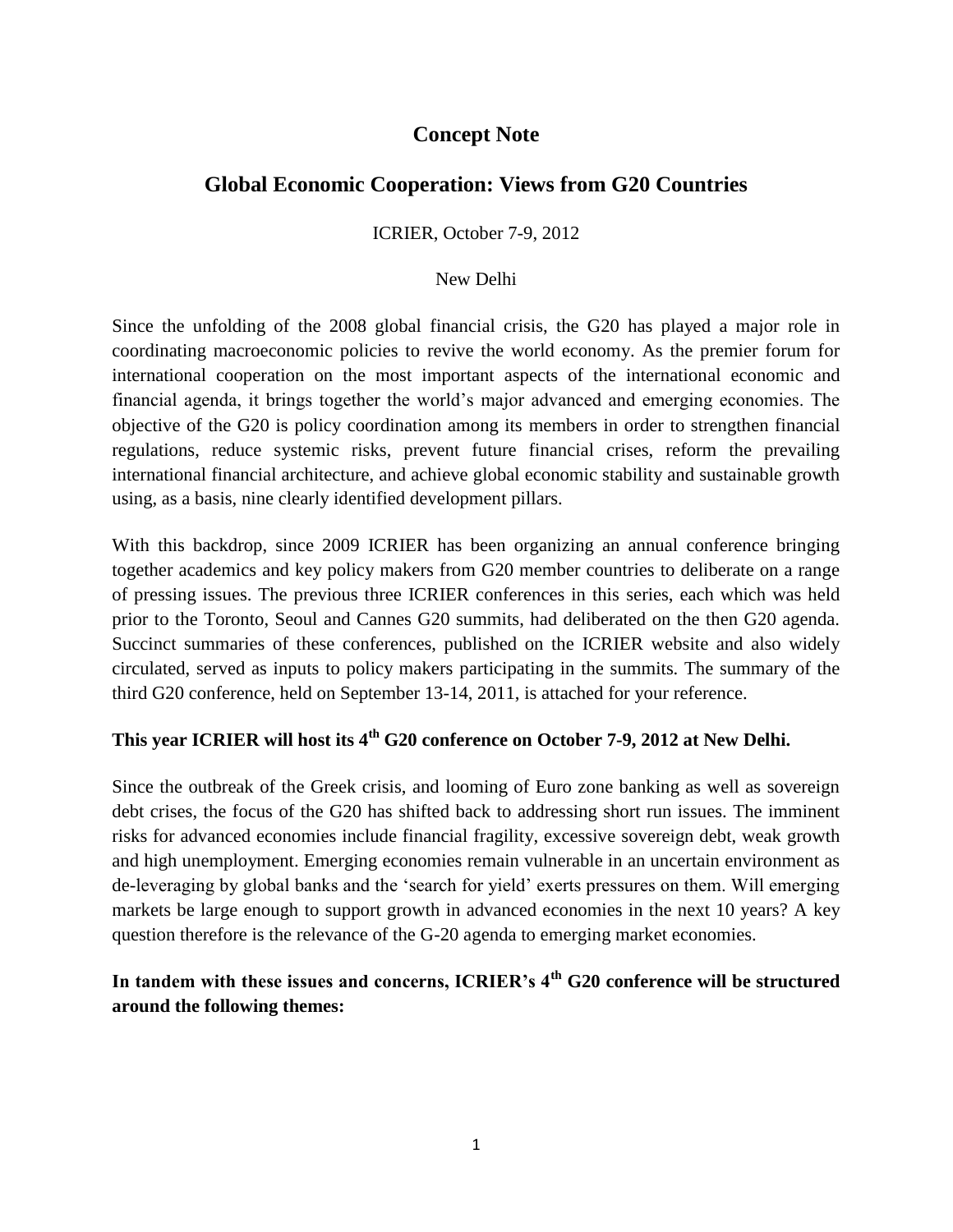#### **October 7, 2012 (Sunday)**

| 18:00-19:00 | <b>Inaugural Lecture</b> |
|-------------|--------------------------|
| 19:00-21:00 | <b>Welcome Dinner</b>    |

## **October 8, 2012 (Monday), Gulmohar Hall, India Habitat Centre**

| $9:00-9:30:$    | <b>Registration</b>      |  |
|-----------------|--------------------------|--|
| $9:30-11:00:$   | <b>Inaugural Session</b> |  |
| $11:00-11:15$ : | Tea/Coffee Break         |  |

### 11:15-13:00: **Session 1: The Eurozone Crisis: Short-Run Challenges and Options**

The global economy is recovering but remains fragile. The Euro crisis looms as a major threat to global recovery since 2011, though, coordinated implementation of bank liquidity support, capital regulation in the Euro area and well guided national policies—especially fiscal restraint at the national level has helped moderate the crisis. In the new Basel III regulatory environment, the pressure is on Euro area banks to meet new capital standards even when growth is weak and repayment requirements are high. With this backdrop, this session would address the means of ensuring inevitable bank de-leveraging without leading to excessive 'credit squeeze' that could hurt employment and economic growth both in advanced economies, in particular, the Euro area, as well as in emerging markets. In terms of fiscal policy, nowhere is the tension starker between the short run and the medium run. In terms of the sovereign debt crisis, the issues to be addressed include ensuring short term credibility while maintaining long term commitments to austerity, and ways to achieve better fiscal coordination and risk sharing among Euro area countries in the medium to long run. Other important issues will also be discussed such as dealing with internal imbalances, the appropriate monetary-fiscal mix to kick-start employment and growth in the Euro area, and understanding whether unlimited liquidity is a solution to the banking capitalization crisis.

#### 13:00-14:00: *Lunch*

## 14:00-15:45: **Session 2: Global Imbalances and their Consequences: Past, Present and Future**

One issue that received a lot of attention in the global rebalancing debate is the importance of flexible exchange rate in rebalancing the surplus economies. However, it is now recognized that reprioritising domestic policies and reducing domestic distortions are key to rebalancing in an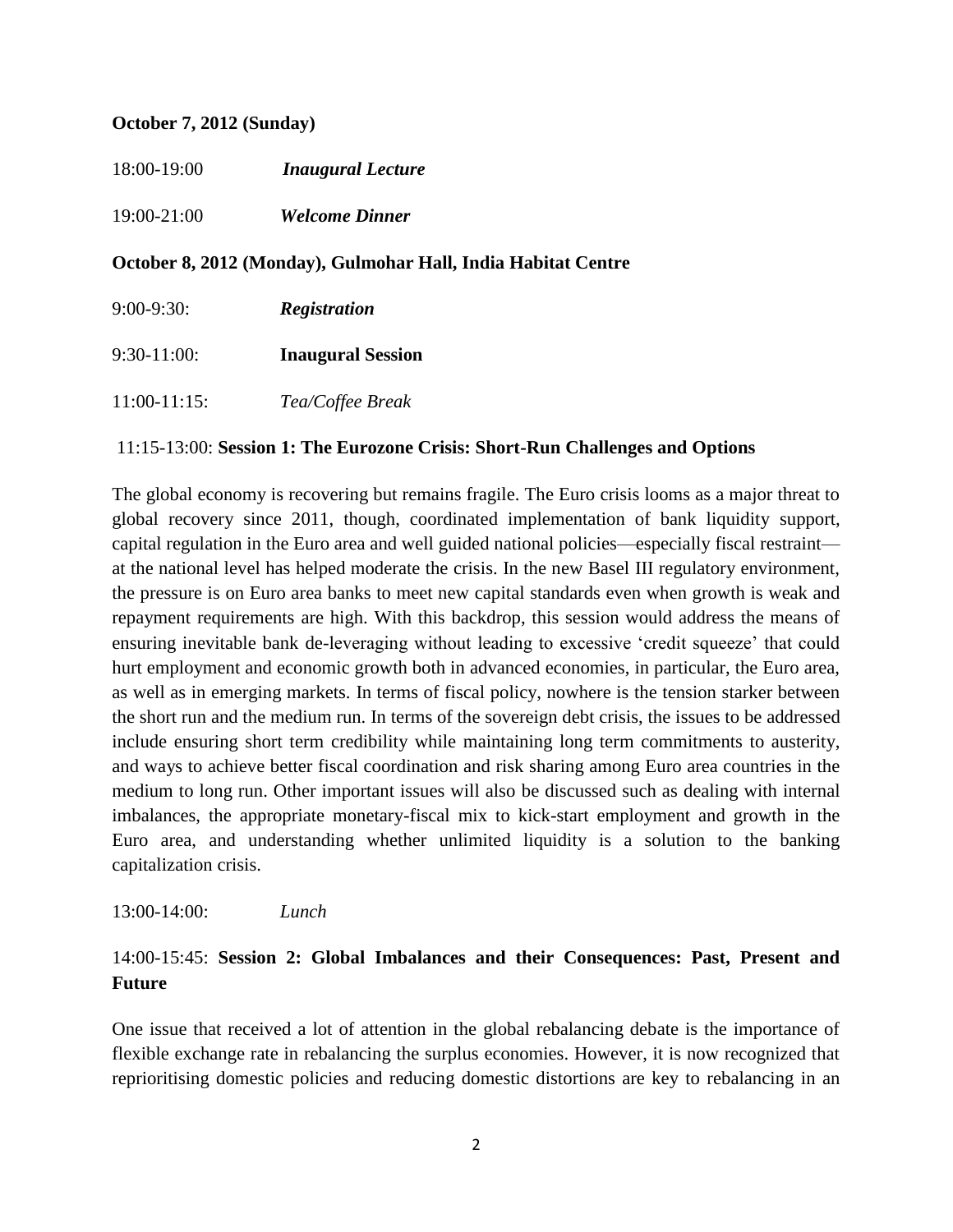interconnected world. But global imbalances are dynamic: though the source of excessive global deficit remains the same largely, the sources of surplus now are oil exporting countries - more than manufacturing intensive exporting economies. The changing nature of imbalances—trade surpluses vs. petrodollars—would have serious implications on the reserves and capital flows. Hence, this session will discuss the need for a forward-looking perspective for addressing global imbalances. This session will also discuss the extent of rebalancing already achieved, and the possible options for reprioritising domestic structural policies of advanced and emerging economies to further boost global growth.

15:45-16:00: *Tea/Coffee Break* 

### 16:00-17:45: **Session 3: Financial Regulatory Reforms: Not far enough or Overkill?**

Financial sector regulation has been at the heart of G20 initiatives from the first Leaders' Summit. The G20 succeeded in agreeing on Basel III capital, leverage and liquidity standards, expanding the regulatory perimeter to include systemically important financial institutions (SIFIs), macro-prudential tools, and the regulation of the shadow banking system. The reforms triggered a debate: were the reforms too little or too much? This session would discuss how to reform the financial sector without stifling it; the likely implication of these regulatory initiatives on the global banking system, especially the possible 'credit squeeze' triggered by coordinated de-leveraging; how do countries co-ordinate financial regulation across countries; and is it reasonable to have co-ordination when economies are in such different states?

### **October 9, 2012 (Tuesday), Gulmohar Hall, India Habitat Centre**

## 9:30-11:15: **Session 4: Reforming the International Monetary System: The Need for a New Framework**

The G20 agenda in reforming the international monetary system (IMS) includes managing global reserve currencies, excessive capital flows and volatility, and the global financial safety net. The G20 made little progress on developing a comprehensive multilateral framework for reforming the IMS. This session would discuss the inter-linkages between managing reserve currencies and excessive capital flows, the unfair advantages for reserve issuing countries in this current IMS, the role of macro-prudential policies in mitigating the deleterious effects of volatile capital flows, and the need for dialogue between recipients and source countries as both quantitative easing and capital controls would affect all actors in the global economy.

11:15-11:30: *Tea/Coffee Break*